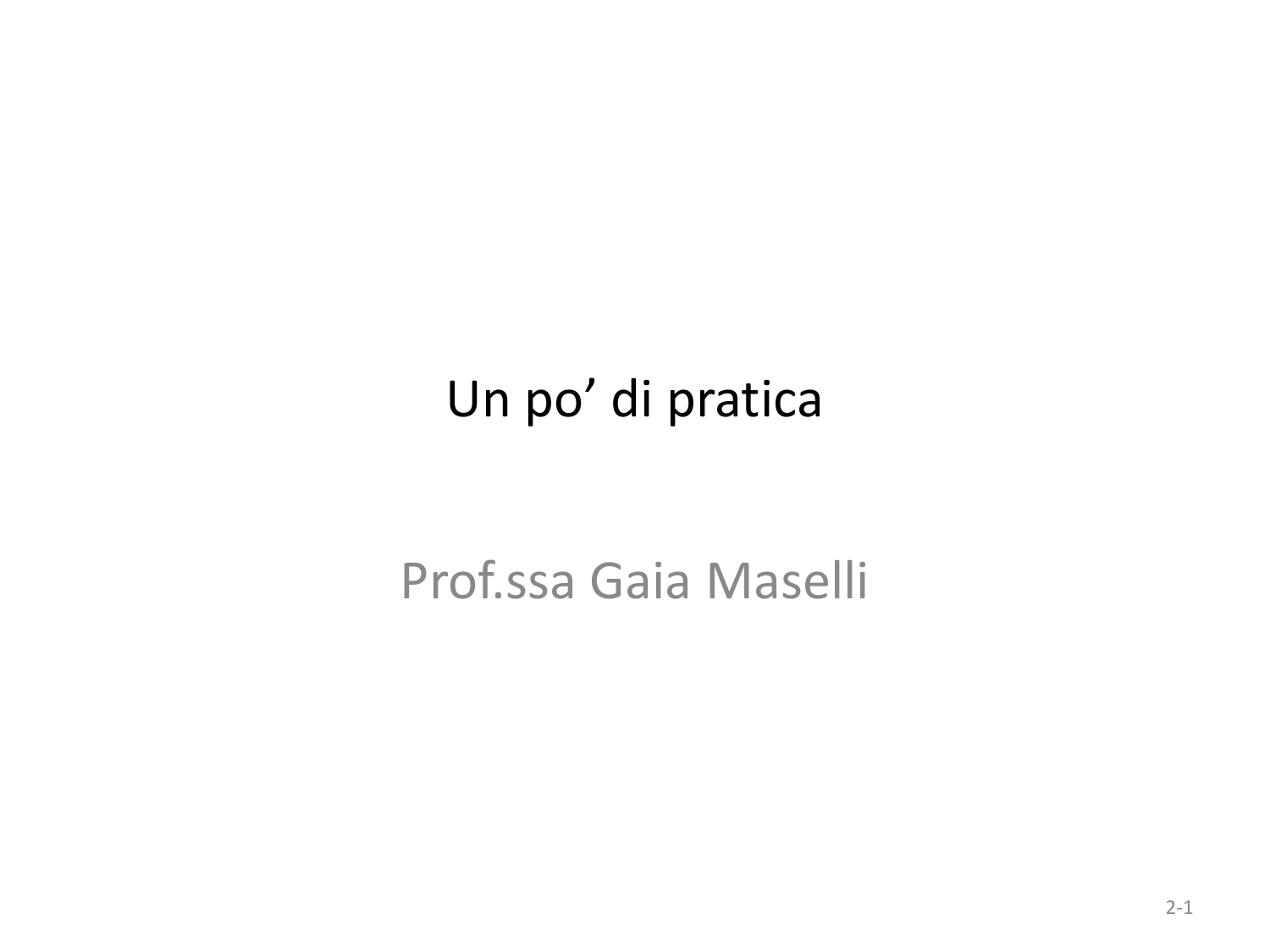### Strumenti di rete

- Netstat
- host
- nslookup
- Wireshark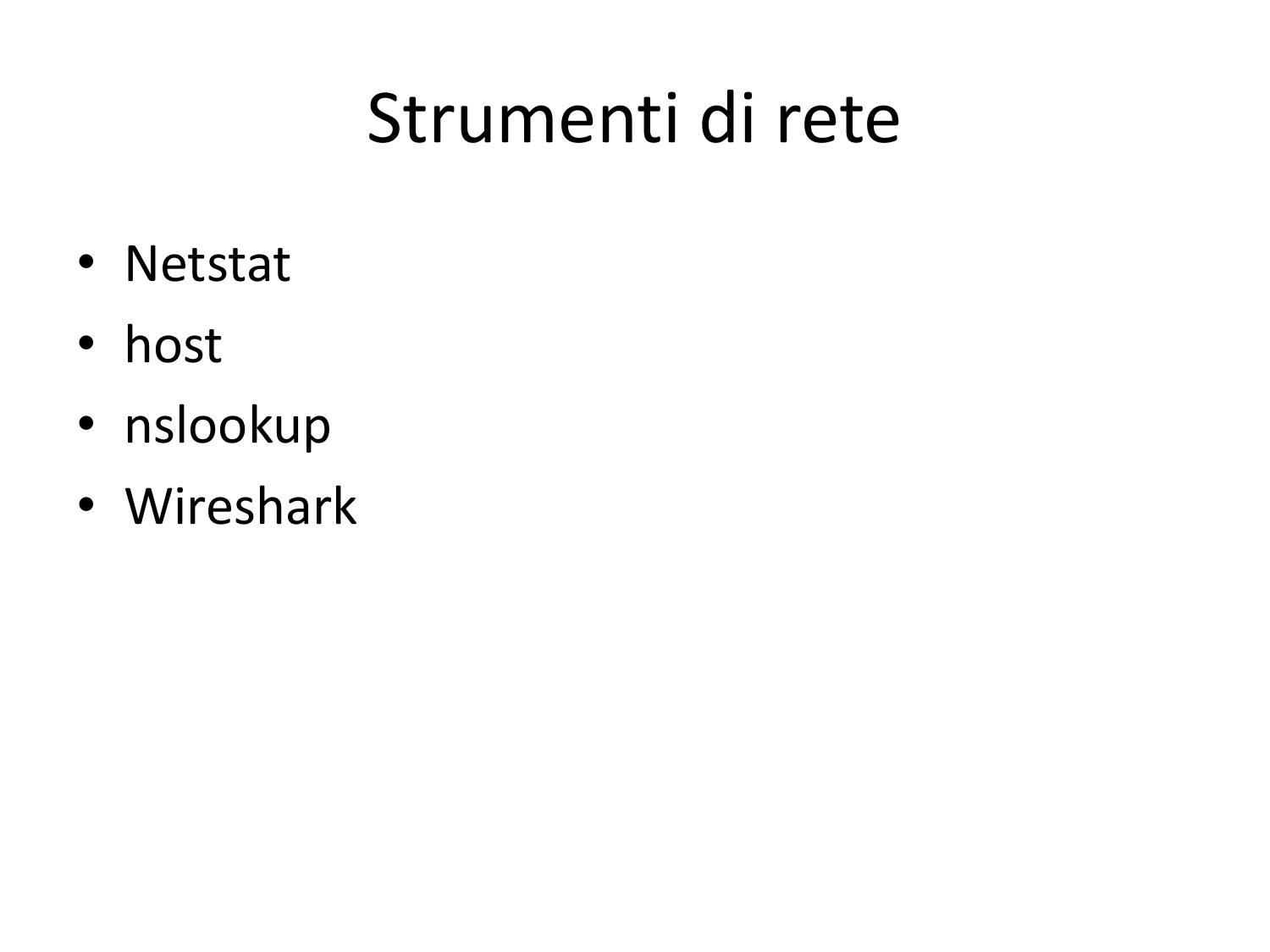### netstat

- Utile per conoscere lo stato corrente della rete (network status)
- Sessioni TCP attive

– netstat -t

- Listener TCP attivi – netstat -ltn
- Tabella di routing
	- netstat -r
	- netstat -rn
- Interfacce
	- netstat -i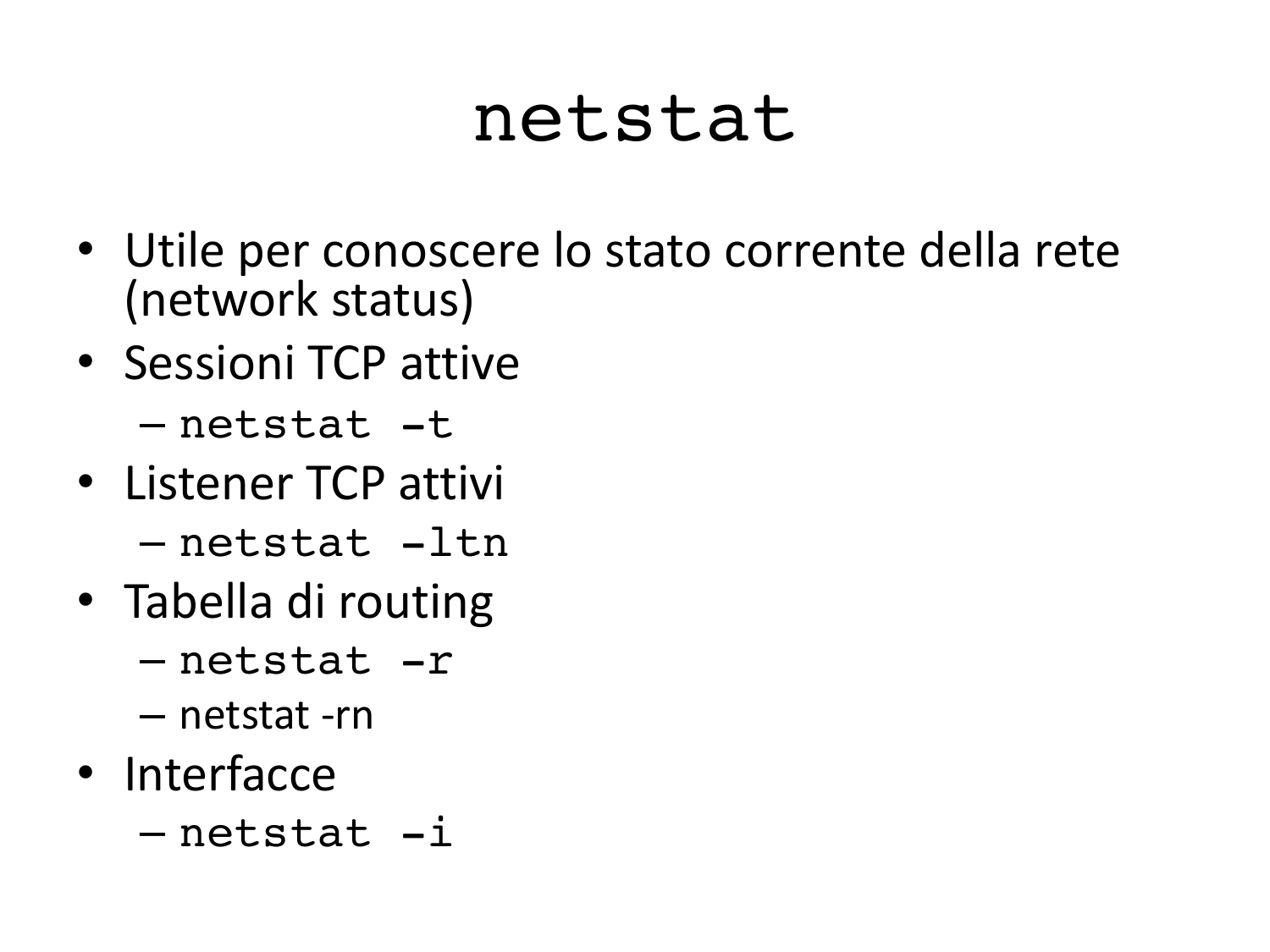### host

- DNS lookup utility
- Converte nomi in indirizzi IP

 $-$  host  $<$ name>

- Converte indirizzi IP in nomi – host <IP address>
- Trova DNS server responsabili per un dominio – host –t NS <dominio>
- Trova mailserver per un dominio – host –t MX <dominio>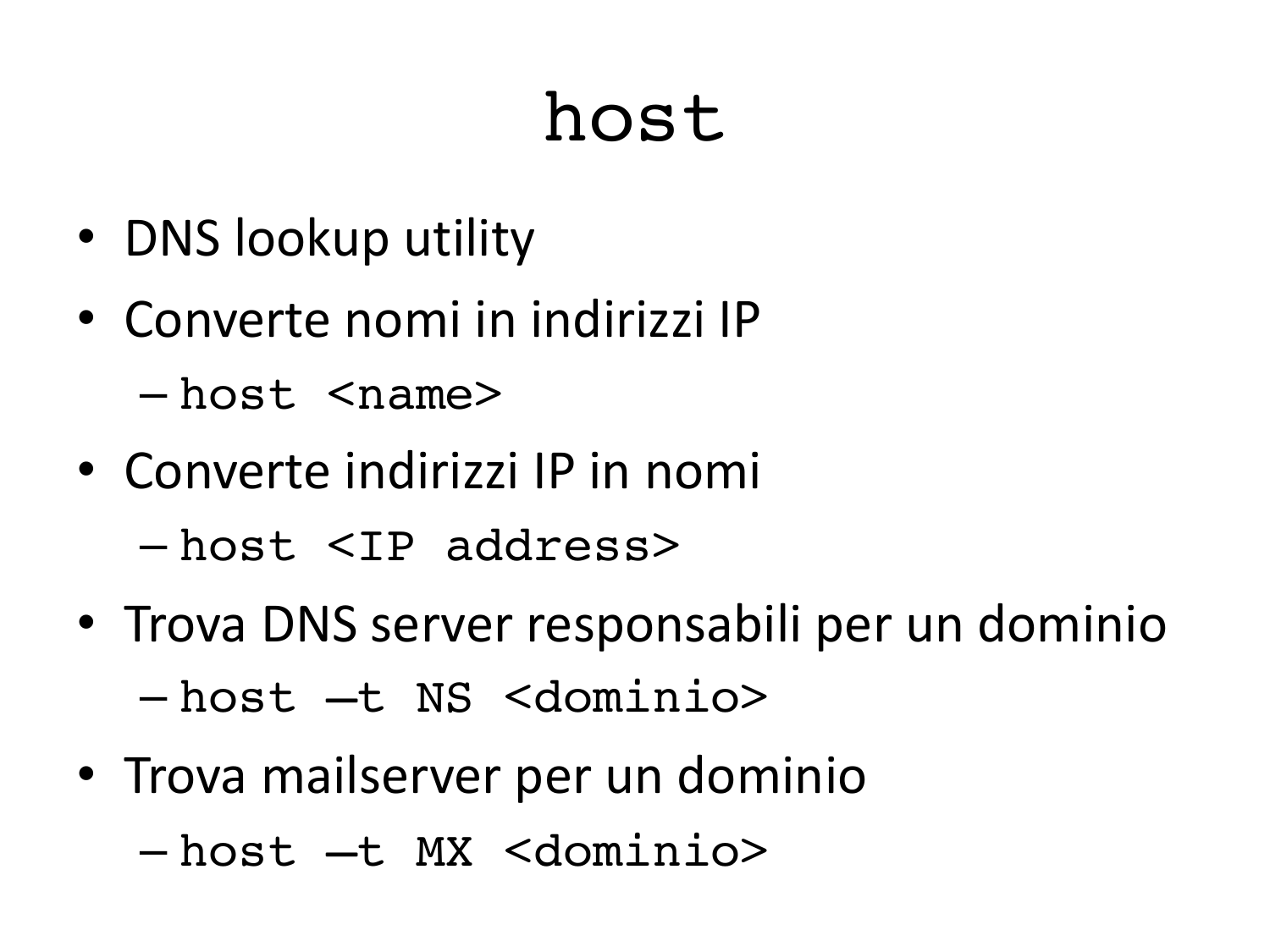### nslookup <host>

nslookup is a program to query Internet domain name servers Il comando senza opzioni permette di richiedere record di tipo A al server DNS locale

> nslookup www.google.com Risposta

| Server:  | 151.100.17.15    |
|----------|------------------|
| Address: | 151.100.17.15#53 |

Non-authoritative answer: Name: www.google.com Address: 173.194.35.144 Name: www.google.com Address: 173.194.35.145 Name: www.google.com Address: 173.194.35.146 Name: www.google.com Address: 173.194.35.147 Name: www.google.com Address: 173.194.35.148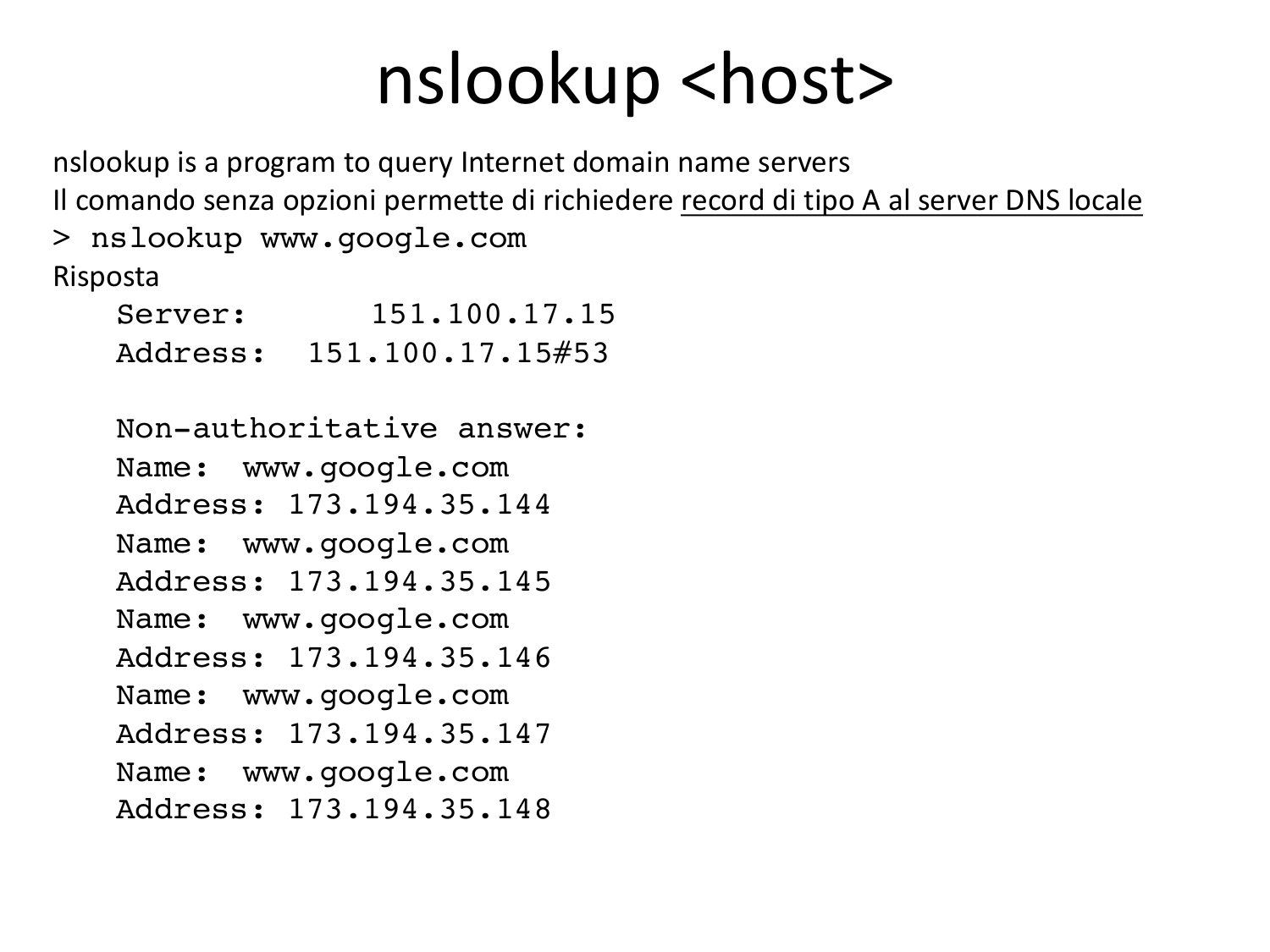### nslookup –type=NS <dominio>

Permette di richiedere un record di tipo NS al server DNS locale

> nslookup -type=NS google.com

Server: 151.100.17.15 Address: 151.100.17.15#53

Risposta proveniente dalla cache

Non-authoritative answer: google.comnameserver = ns4.google.com. google.comnameserver = ns1.google.com. google.comnameserver = ns2.google.com. google.comnameserver = ns3.google.com.

Authoritative answers can be found from: ns1.google.com internet address = 216.239.32.10 ns2.google.com internet address = 216.239.34.10 ns3.google.com internet address = 216.239.36.10 ns4.google.com internet address = 216.239.38.10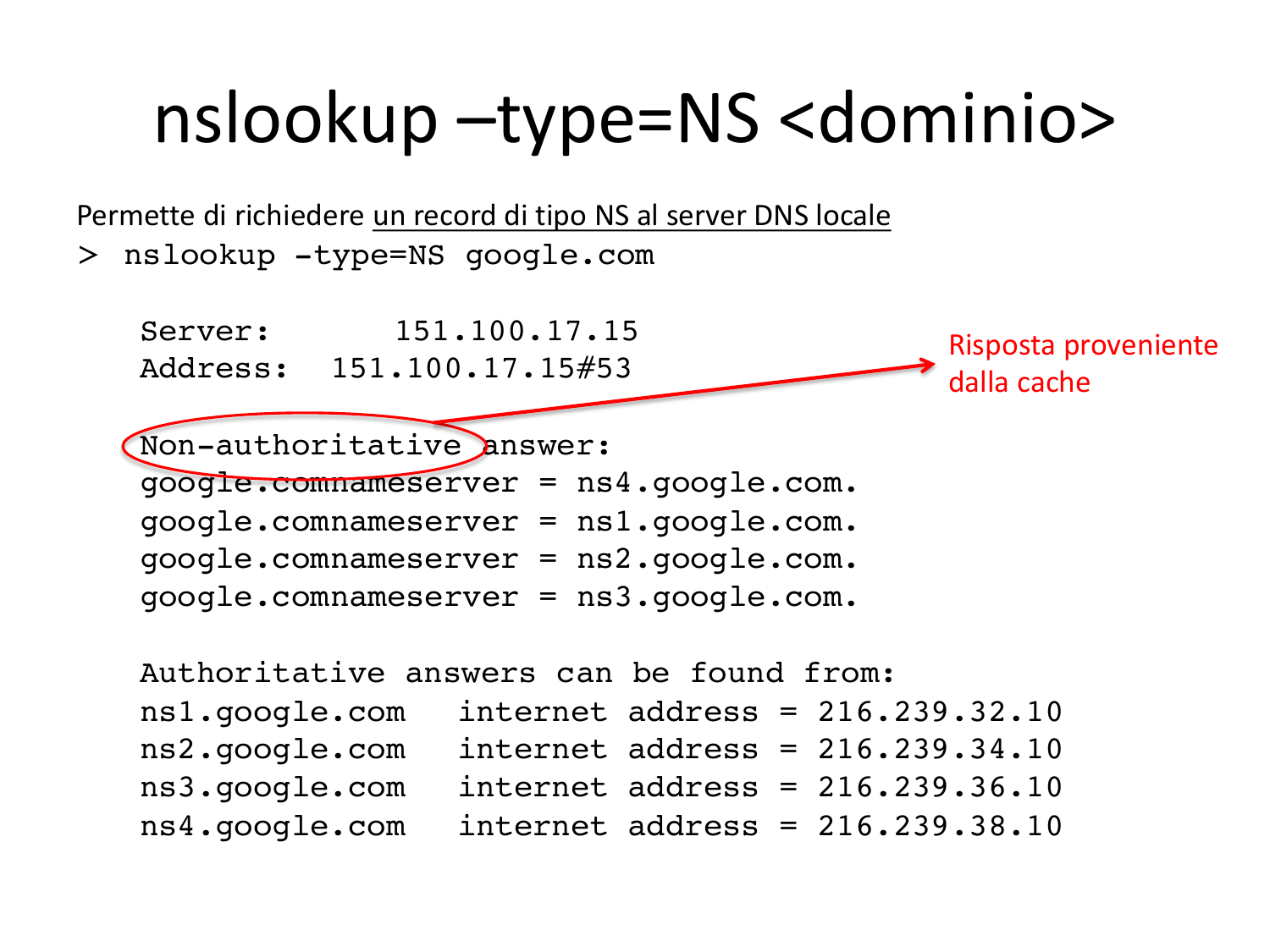Packet sniffing Wireshark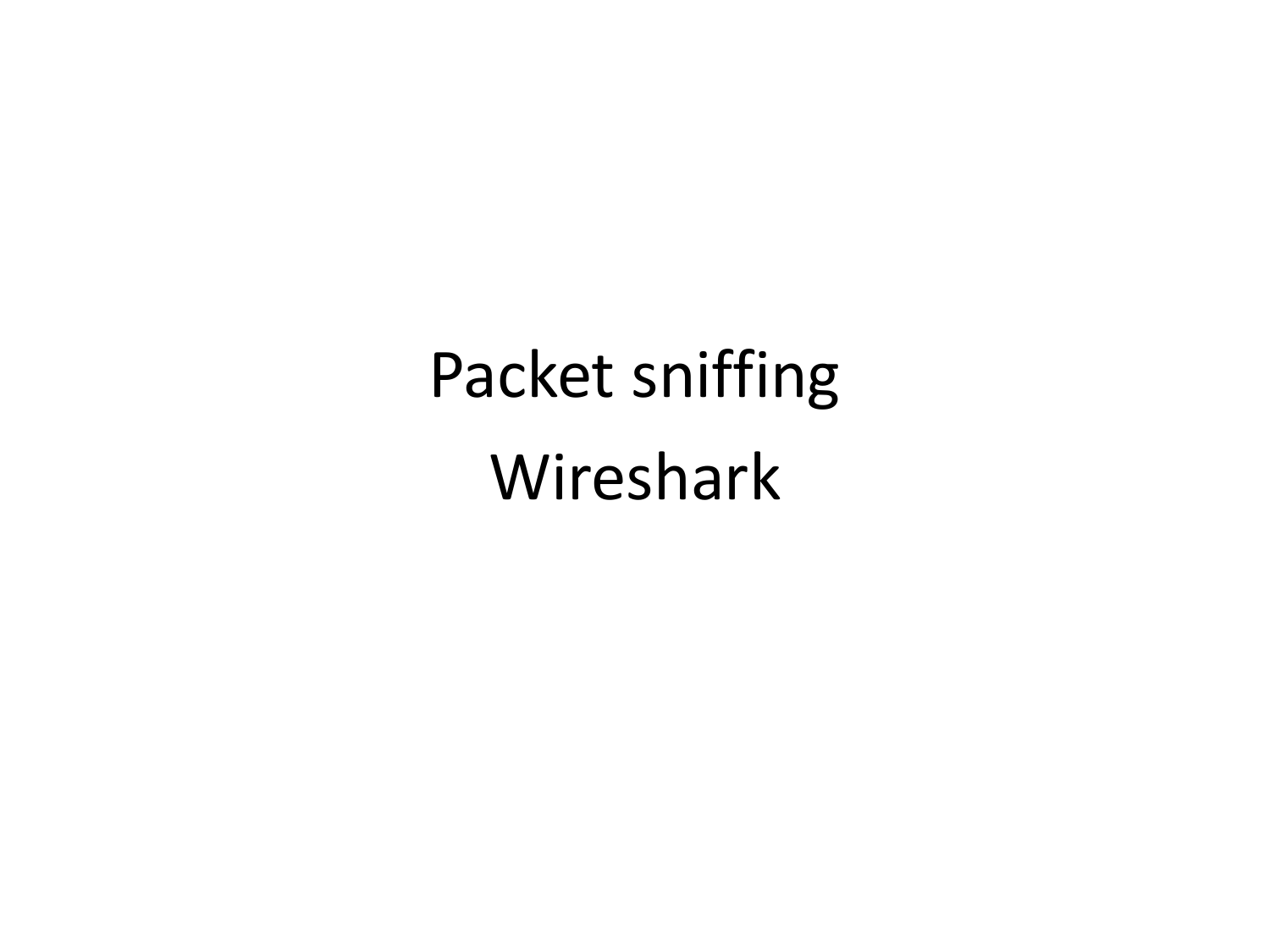## Packet sniffer: Wireshark

- Programma che cattura e analizza tutti i frame entranti e uscenti da una macchina
- Analizzatore passivo di pacchetti
	- Cattura una copia dei **frame** senza modificarli
	- Non immette traffico in rete
- Permette di analizzare i pacchetti a qualsiasi livello dello stack protocollare
	- Estraendo gli header dei vari livelli
- Permette di capire cosa succede all'interno di una rete
	- Utile per didattica
	- Utile agli amministratori di rete
	- Non è un sistema di sicurezza (ma alcuni sistemi di sicurezza si basano su sniffer di pacchetti)
- Deve essere attivo contemporaneamente all'applicazione che vogliamo monitorare
- Comuni packet sniffer: ethereal, tcpdump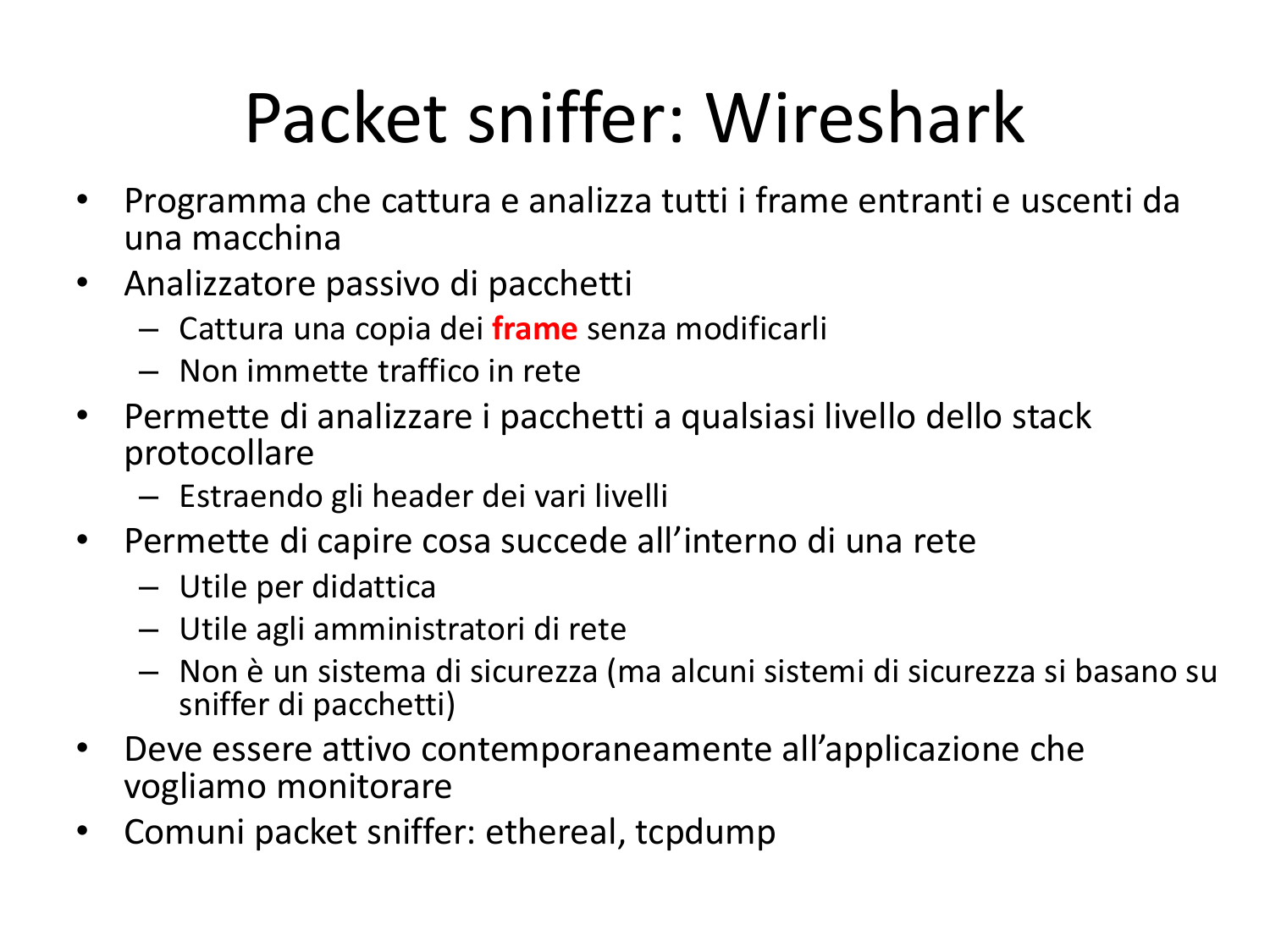## Wireshark

- Tutta la documentazione è disponibile sul sito www.wireshark.org
- Download
	- http://www.wireshark.org/download.html
- Per problemi si può consultare – http://wiki.wireshark.org/CaptureSetup
- Funziona su varie tecnologie di trasmissione: Ethernet, seriale (PPP e SLIP), 802.11 wireless LANs, e altre (se il sistema operativo supporta Wireshark).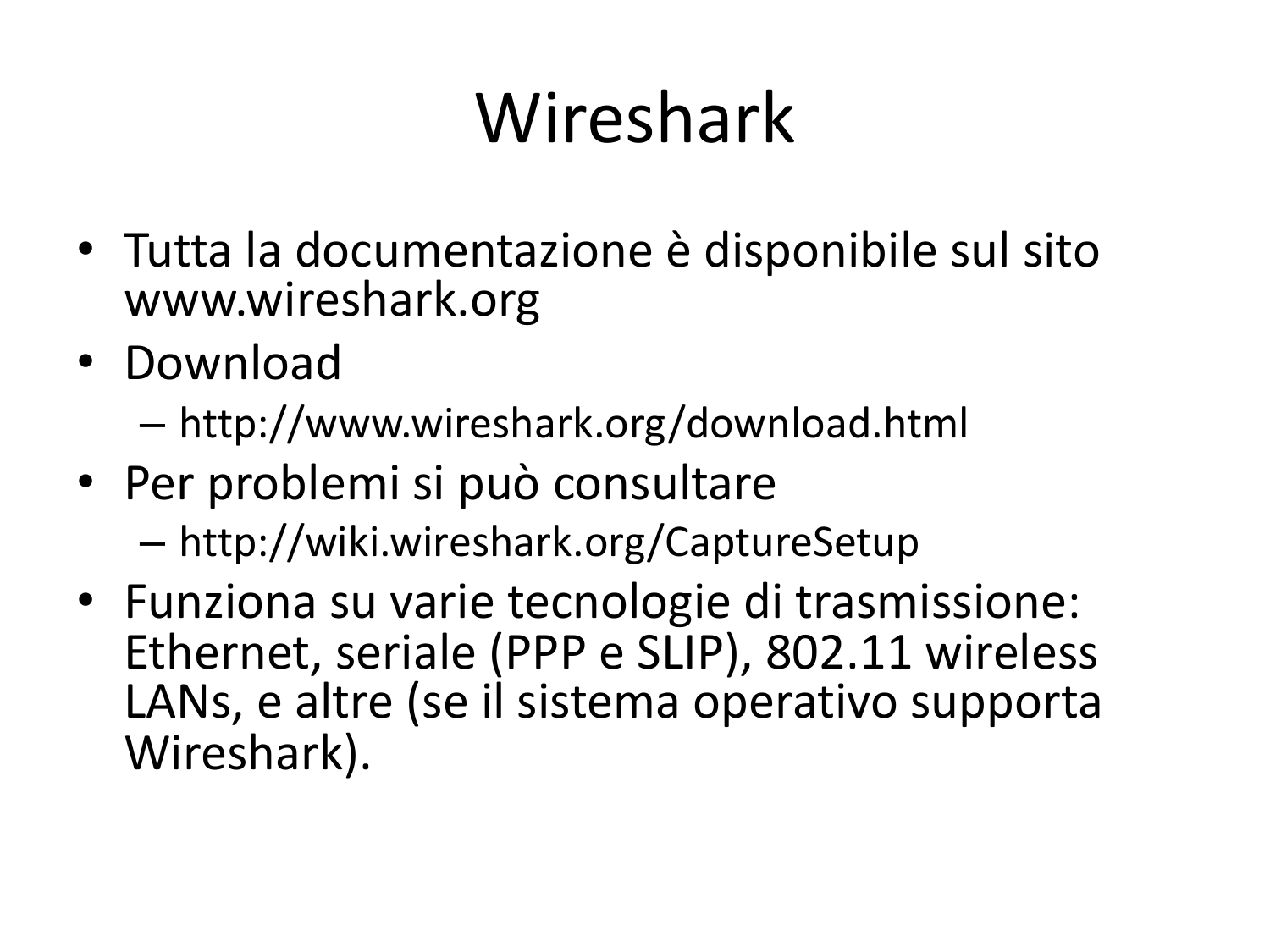#### Wireshark: architecture encapsulated with an Ethernet frame. Capturing all link-layer frames in the capturing  $\alpha$

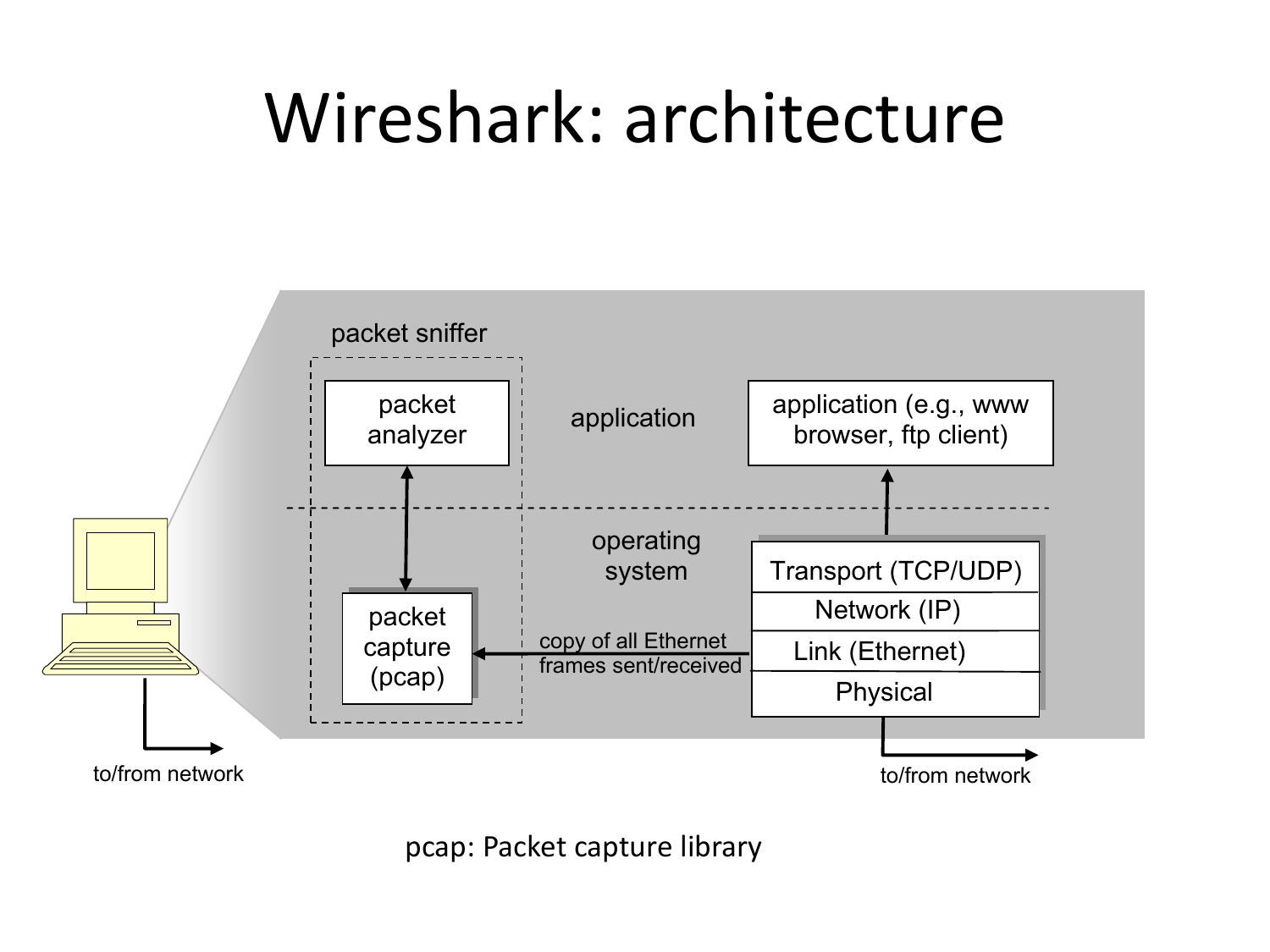## Finestra iniziale di Wireshark

| $\overline{\phantom{a}}$ $\overline{\phantom{a}}$<br>7 The Wireshark Network Analyzer [Wireshark 1.6.2 (SVN Rev 38931 from /trunk-1.6)]                                                                                                                                                     |                                                                                                                                                                                                                                                                                                                                                                                                                                                                                                 |                                                                                                                                                                                                 |  |
|---------------------------------------------------------------------------------------------------------------------------------------------------------------------------------------------------------------------------------------------------------------------------------------------|-------------------------------------------------------------------------------------------------------------------------------------------------------------------------------------------------------------------------------------------------------------------------------------------------------------------------------------------------------------------------------------------------------------------------------------------------------------------------------------------------|-------------------------------------------------------------------------------------------------------------------------------------------------------------------------------------------------|--|
| File Edit View Go Capture Analyze Statistics Telephony Tools Internals Help<br>GI<br>因品<br><b>BBX28Q++47</b><br>$\circledcirc$<br>Q<br>FI<br>Ł.<br>⊛<br><b>DA</b><br><b>% H</b>                                                                                                             |                                                                                                                                                                                                                                                                                                                                                                                                                                                                                                 |                                                                                                                                                                                                 |  |
| Filter:<br>$\blacktriangledown$<br>Expression Clear Apply                                                                                                                                                                                                                                   |                                                                                                                                                                                                                                                                                                                                                                                                                                                                                                 |                                                                                                                                                                                                 |  |
| The World's Most Popular Network Protocol Analyzer<br><b>IRESHARK</b><br>Version 1.6.2 (SVN Rev 38931 from /trunk-1.6)                                                                                                                                                                      |                                                                                                                                                                                                                                                                                                                                                                                                                                                                                                 |                                                                                                                                                                                                 |  |
| <b>Capture</b>                                                                                                                                                                                                                                                                              | <b>Files</b>                                                                                                                                                                                                                                                                                                                                                                                                                                                                                    | <b>Online</b>                                                                                                                                                                                   |  |
| <b>Interface List</b><br>릴<br>Live list of the capture interfaces<br>(counts incoming packets)<br>Start capture on interface:<br>Intel(R) 82567LM Gigabit Network Connection<br>g.<br>$\overline{r}$<br>Microsoft<br><b>Capture Options</b><br>g.,<br>Start a capture with detailed options | Open<br>Open a previously captured file<br>Open Recent:<br>C:\Umass\classes\fal  hark_labs\Wireshark_lab4_wifi_trace.pcap (622 KB)<br>C:\Users\kurose\Downloads\Wireshark_lab4_wifi_trace.pcap (622 KB)<br>C:\Umass\classes\fal  CMPSCI_453_Fall 2010_Ethernet_trace.pcap (22 KB)<br>C:\Umass\classes\fal  3 CMPSCI 453 Fall 2010 part1 trace.pcap [not found]<br>C:\temp\Wireshark_lab4_wifi_trace.pcap (622 KB)<br>C:\Users\kurose\AppD  \Local\Temp\wzafbe\Wireshark_802_11.pcap [not found] | Website<br>Visit the project's website<br>User's Guide<br>$\mathbf{r}$<br>The User's Guide (local version, if installed)<br><b>Security</b><br>Ø<br>Work with Wireshark as securely as possible |  |
| <b>Capture Help</b><br><b>How to Capture</b><br>Ø<br>Step by step to a successful capture setup<br><b>Network Media</b><br>Ø<br>Specific information for capturing on:<br>Ethernet, WLAN,                                                                                                   | <b>Sample Captures</b><br>Ø<br>A rich assortment of example capture files on the wiki                                                                                                                                                                                                                                                                                                                                                                                                           |                                                                                                                                                                                                 |  |
| Ready to load or capture                                                                                                                                                                                                                                                                    | m.<br>No Packets                                                                                                                                                                                                                                                                                                                                                                                                                                                                                | <b>Profile: Default</b>                                                                                                                                                                         |  |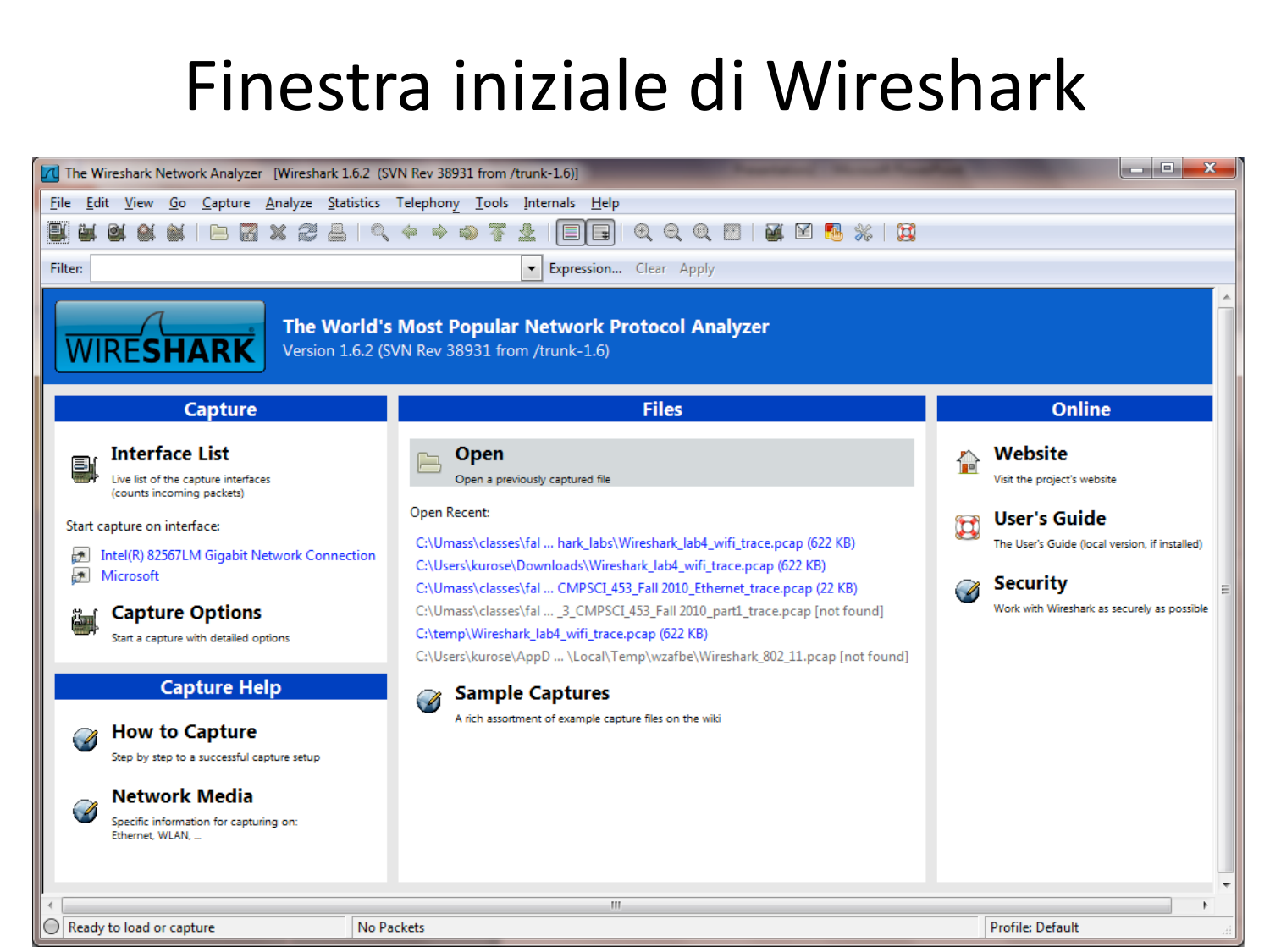#### Interfaccia grafica packet capture, you can stop it but the Capture pull down menu and selection  $\mathbb{R}^n$

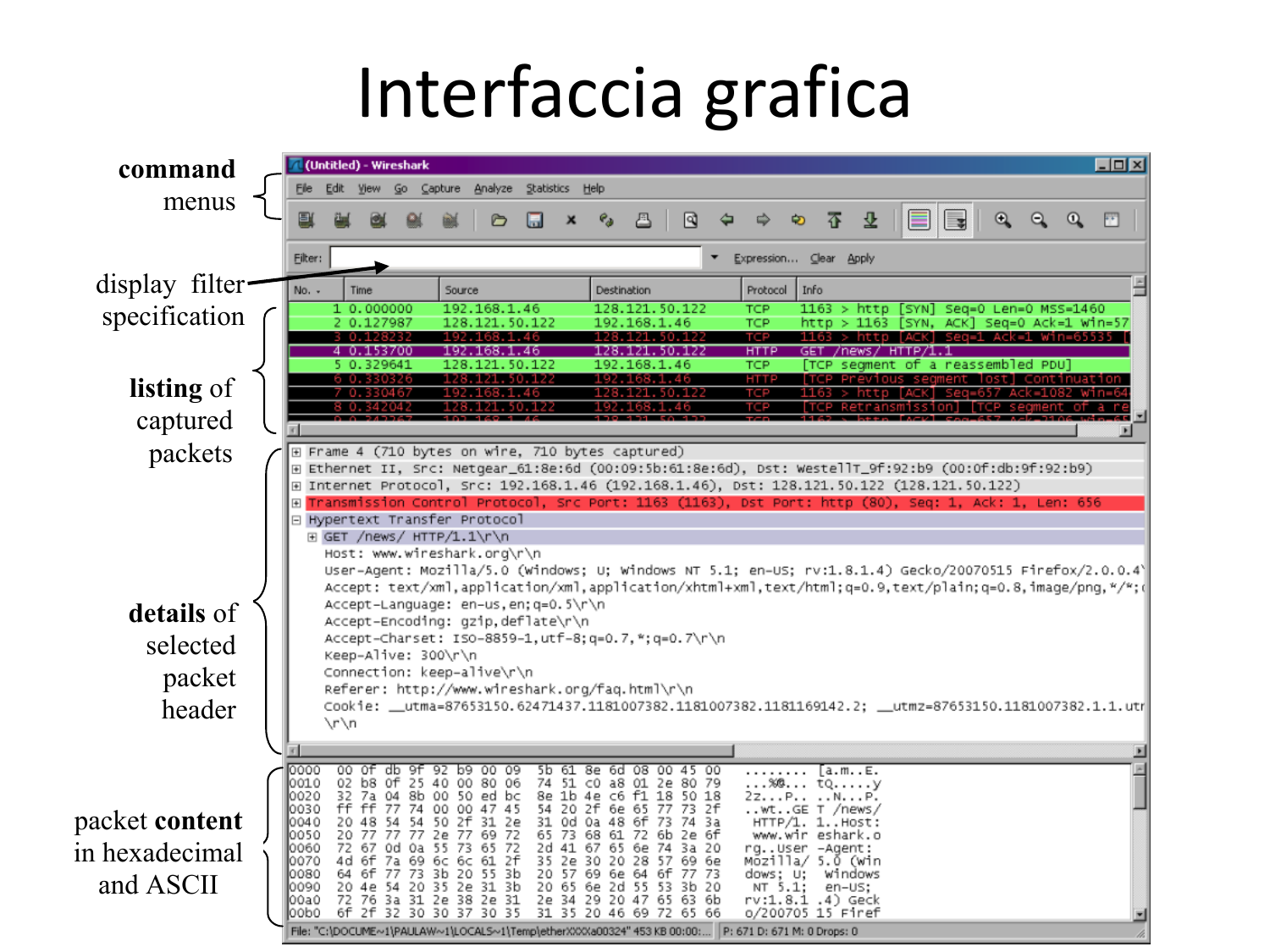## Menu

- The **command menus** are standard pulldown menus located at the top of the window. Of interest to us now are the File and Capture menus.
- The File menu allows you to save captured packet data or open a file containing previously captured packet data, and exit the Wireshark application.
- The Capture menu allows you to begin packet capture.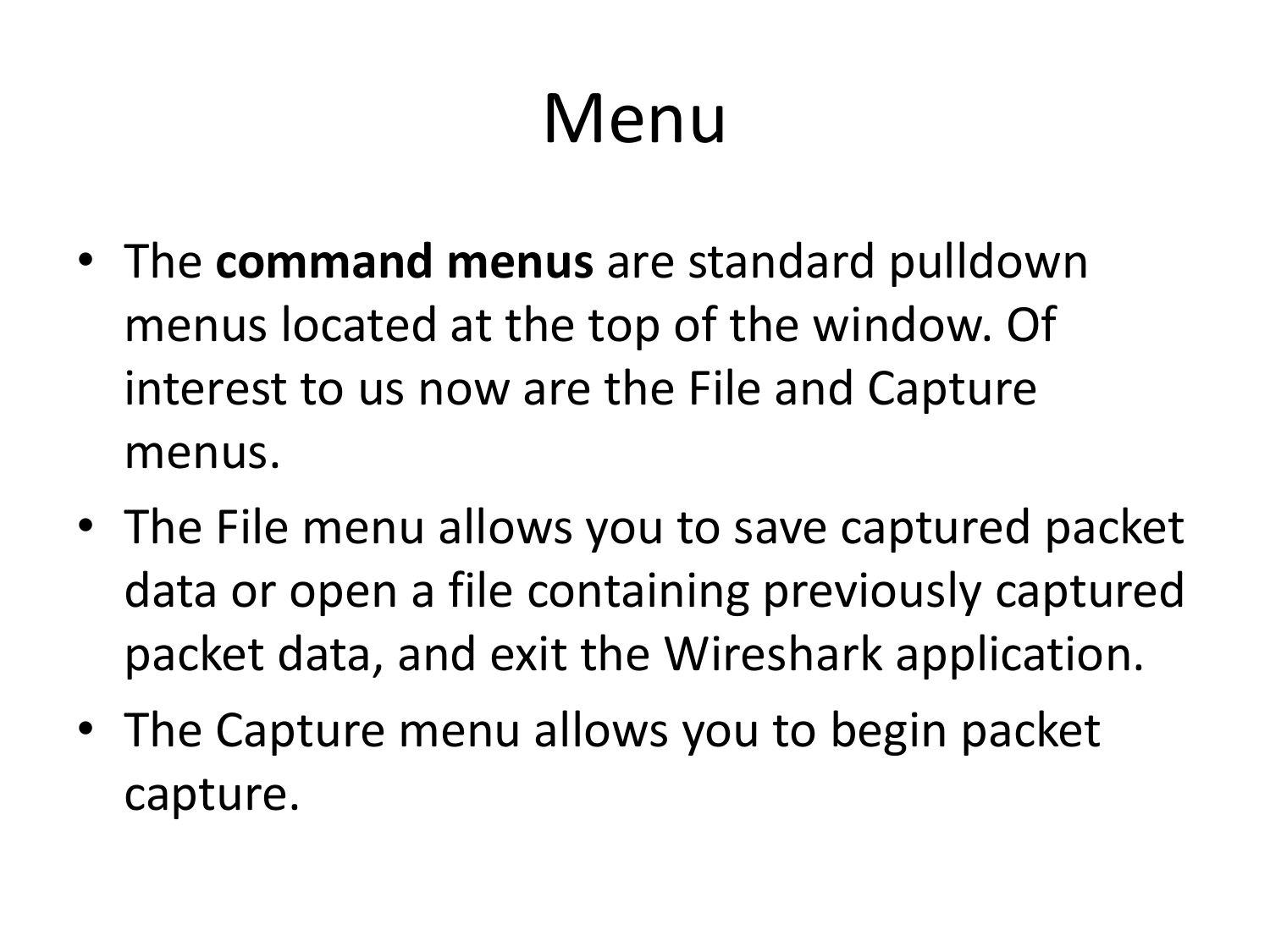## Packet listing

The **packet-listing window** displays one-line summary for each packet captured, including

- the packet number (assigned by Wireshark; this is *not* a packet number contained in any protocol's header),
- the time at which the packet was captured,
- the packet's source and destination addresses,
- the protocol type
- protocol-specific information contained in the packet.

The packet listing can be sorted according to any of these categories by clicking on a column name.

The protocol type field lists the highest-level protocol that sent or received this packet, i.e., the protocol that is the source or ultimate sink for this packet.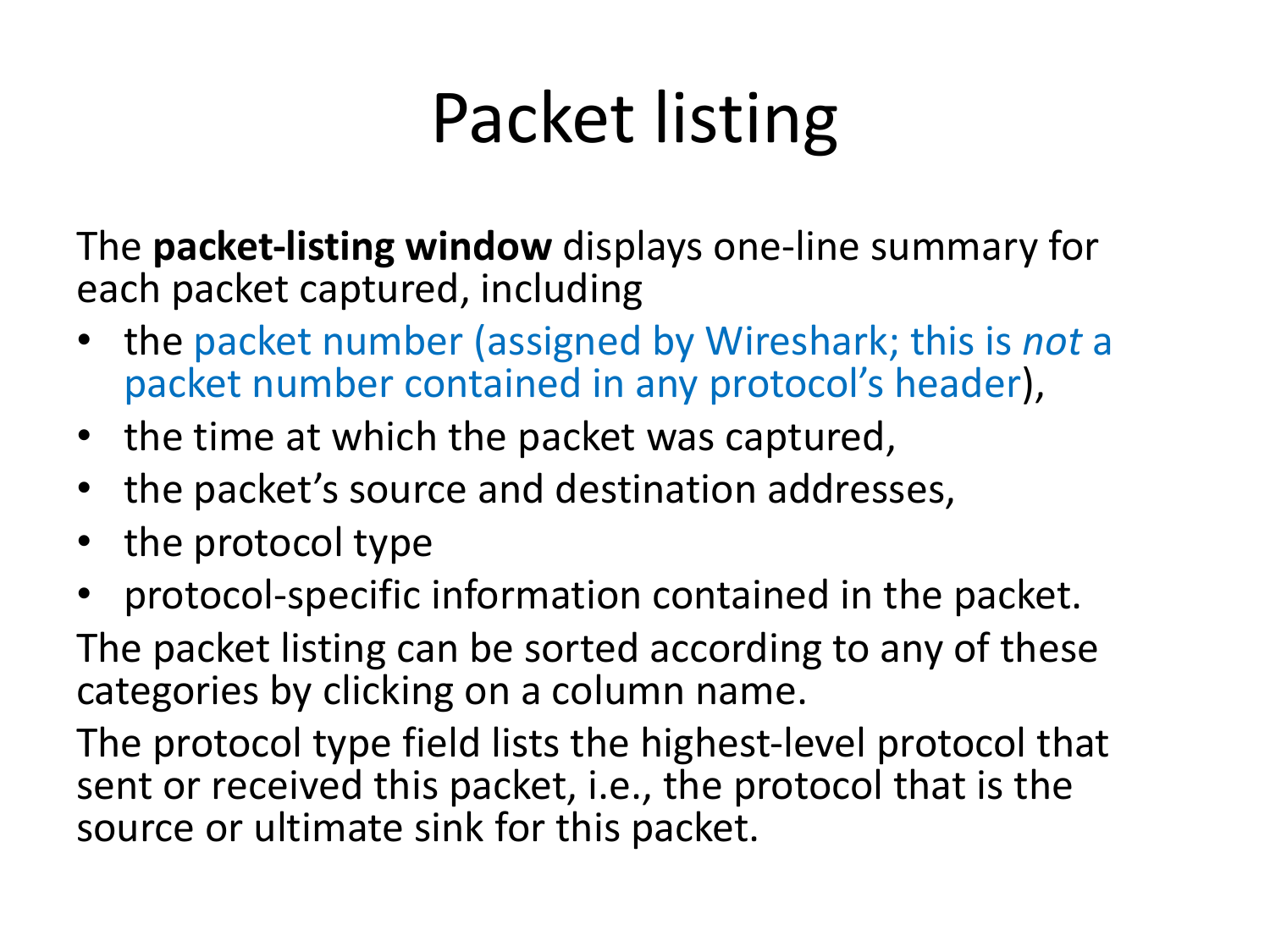### packet-header details window

The **packet-header details window** provides details about the packet selected (highlighted) in the packet-listing window. (To select a packet in the packet- listing window, place the cursor over the packet's one-line summary in the packet-listing window and click with the left mouse button.).

These details include information about the Ethernet frame (assuming the packet was sent/received over an Ethernet interface) and IP datagram that contains this packet. The amount of Ethernet and IP-layer detail displayed can be expanded or minimized by clicking on the plus minus boxes to the left of the Ethernet frame or IP datagram line in the packet details window. If the packet has been carried over TCP or UDP, TCP or UDP details will also be displayed, which can similarly be expanded or minimized. Finally, details about the highest-level protocol that sent or received this packet are also provided.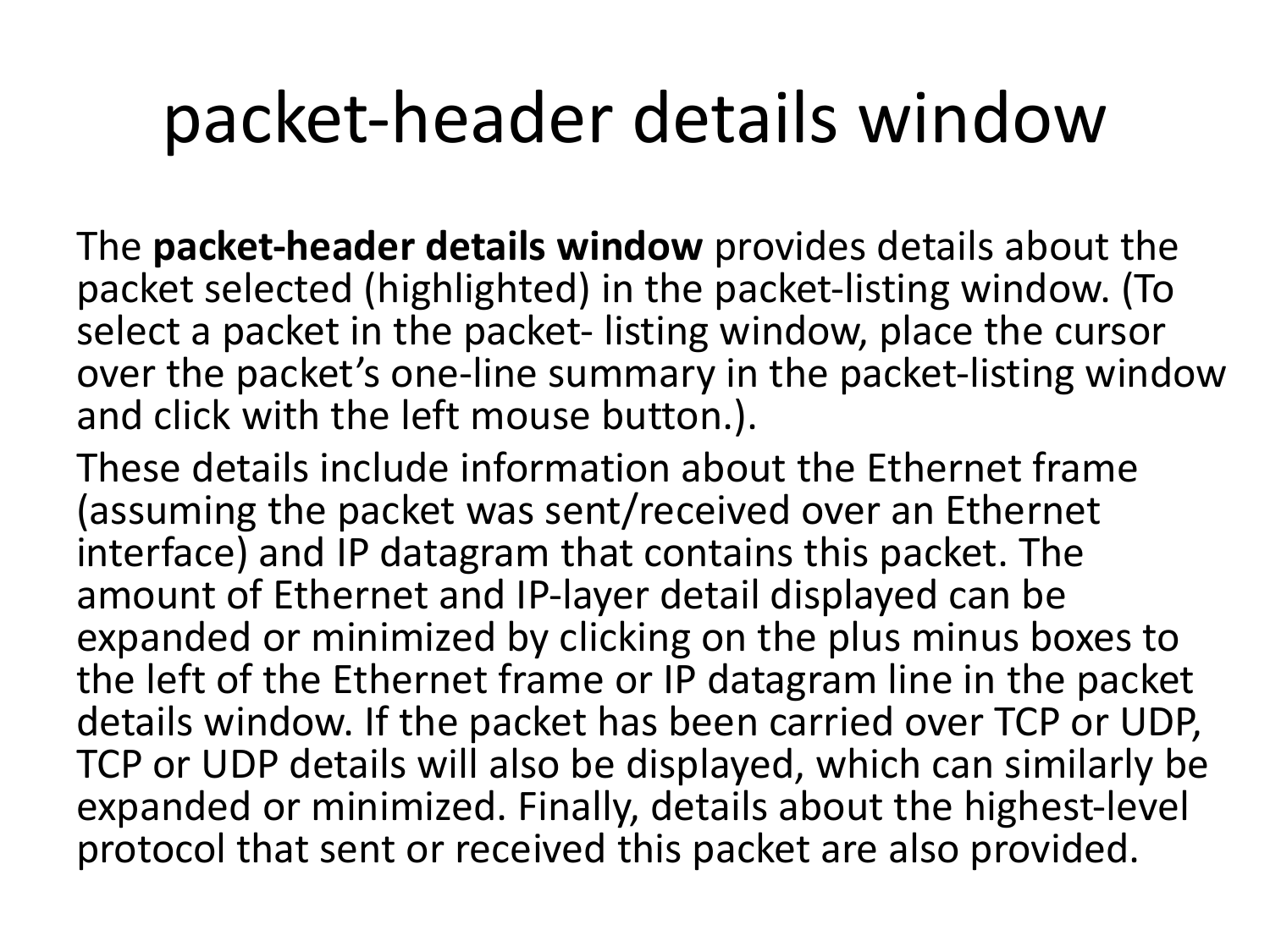### packet-contents window

The **packet-contents window** displays the entire contents of the captured frame, in both ASCII and hexadecimal format.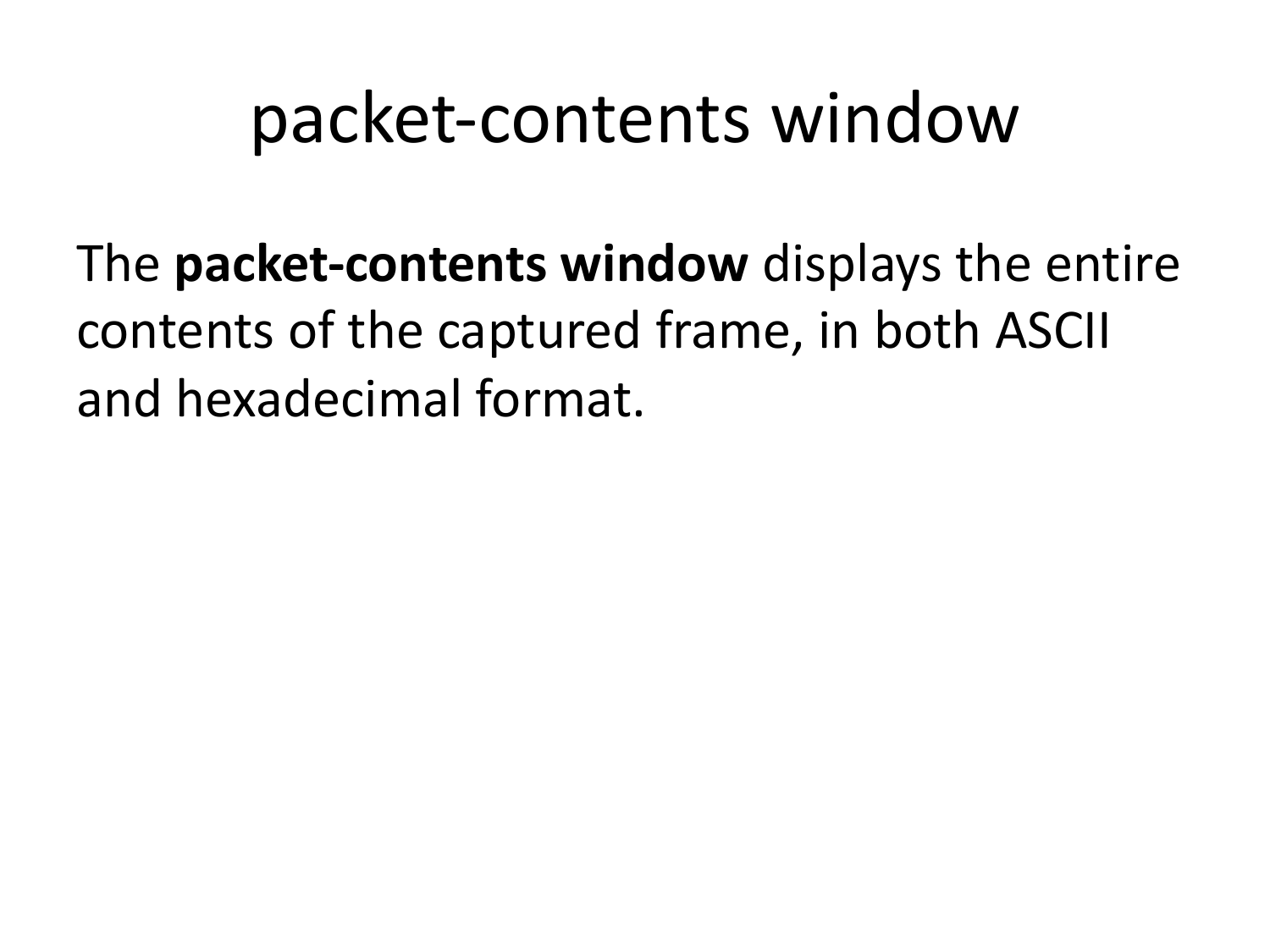# [Eserc](http://gaia.cs.umass.edu/)izio 1

- Avviare il browser e pulire la cache
- Avviare Wireshark
- Avviare la cattura dei pacchetti
- Tornare sul browser e inserire la URL:

http://gaia.cs.umass.edu

Dopo aver visualizzato la pagina, interromper cattura dei pacchetti di Wireshark

Osservare la lista di pacchetti scambiati e quali protocolli sono stati utilizzati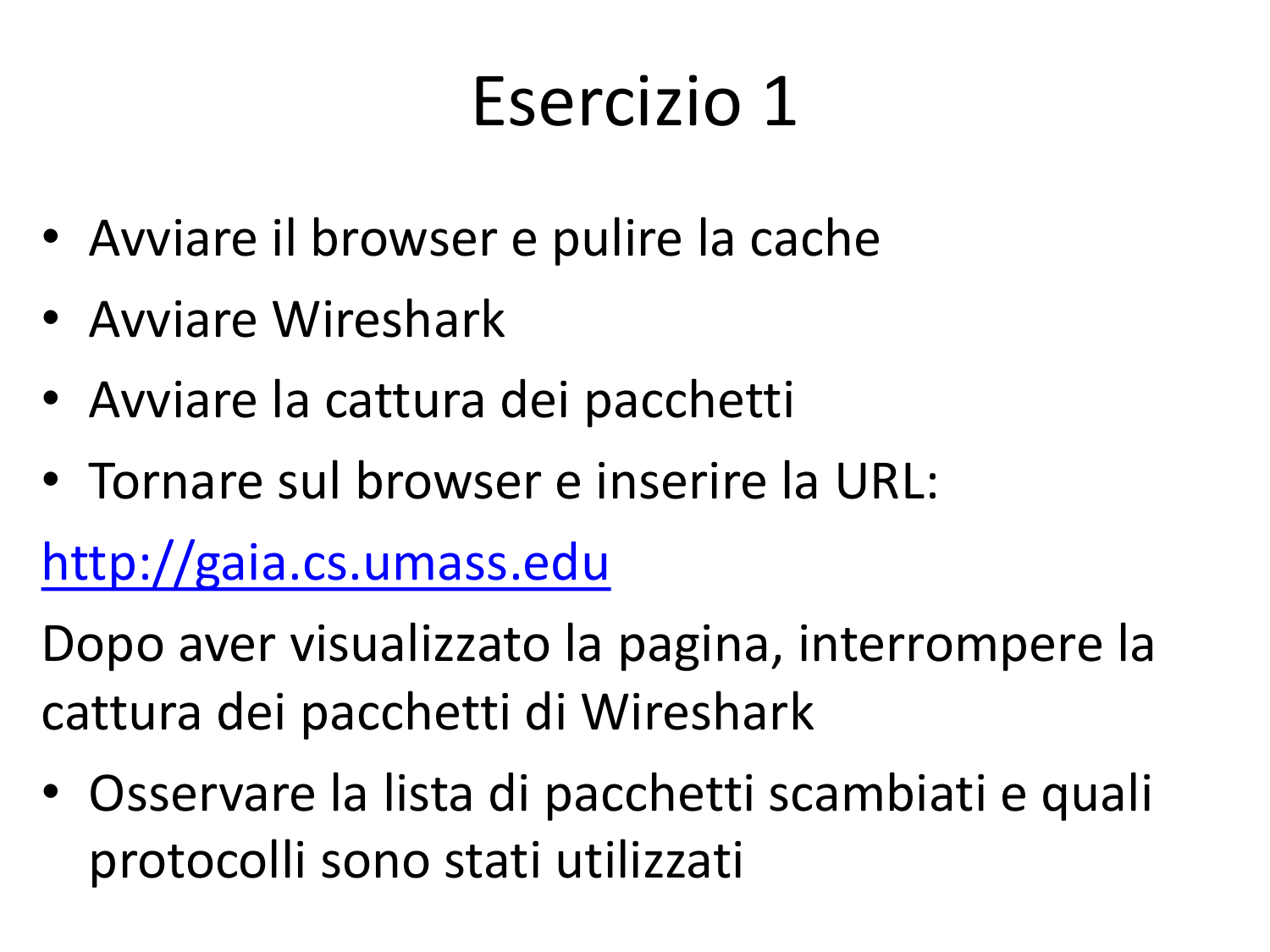## Esercizio 1: analisi del traffico

- Filtrare i pacchetti, digitando **http** nel campo f*ilter*, e cliccando su **Apply**
	- Trovare ed esaminare il messaggio GET
	- Trovare ed esaminare il messaggio di risposta
- Rimuovere il filtro http e filtrare i pacchetti DNS
	- Esaminare DNS query e response
	- Numero di porta sorgente e destinazione?
- Analizzare pacchetti TCP
- Confrontare le richieste e risposte HTTP e DNS con il formato dei messaggi visti a lezione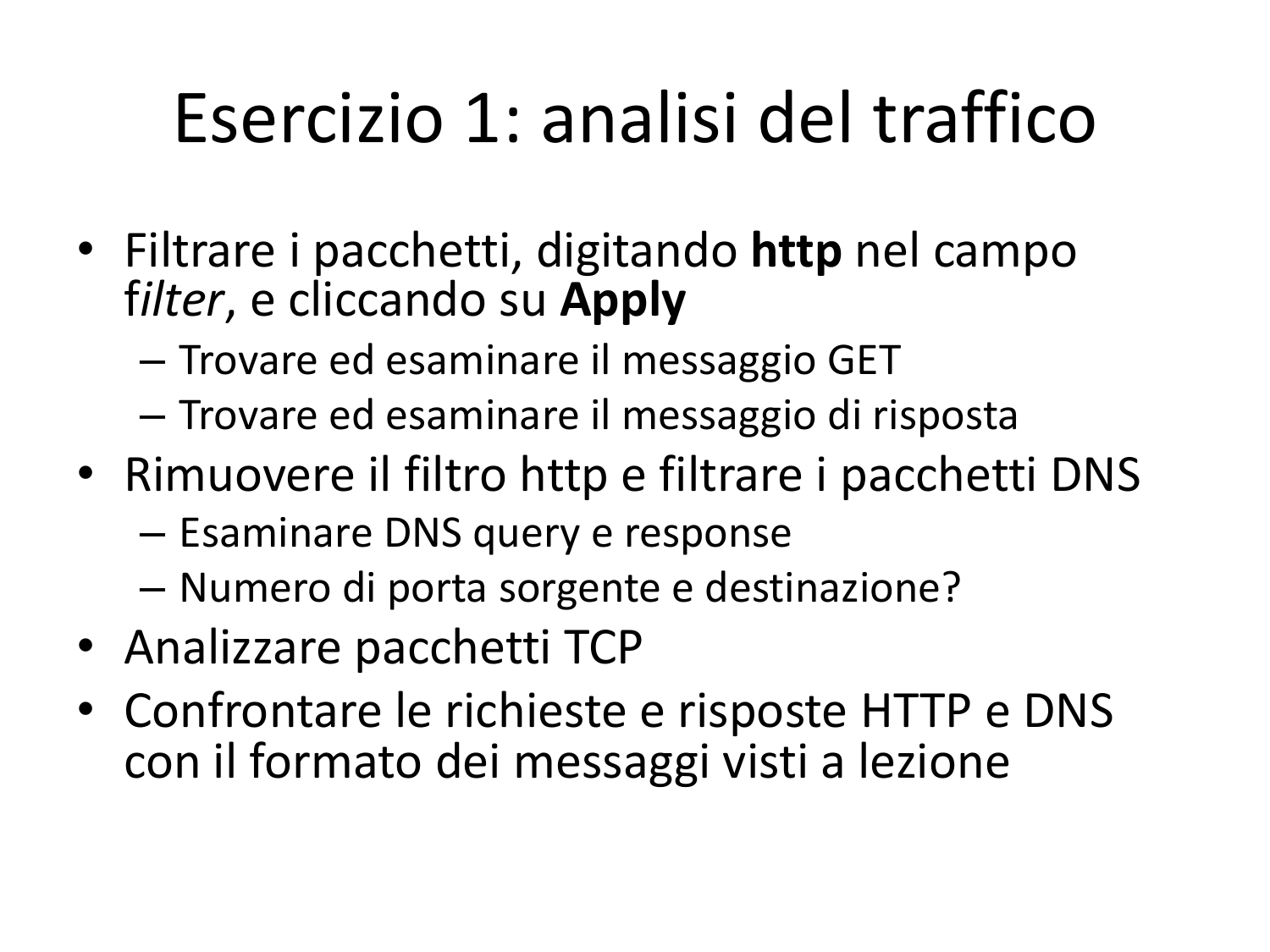# [Esercizio 2](http://gaia.cs.umass.edu/wireshark-labs/INTRO-wireshark-file4.html)

- Avviare il browser
- Avviare Wireshark
- Avviare la cattura dei pacchetti
- Tornare sul browser e inserire la URL:

http://gaia.cs.umass.edu/wireshark-labs

• Dopo aver visualizzato la pagina, interrom la cattura dei pacchetti di Wireshark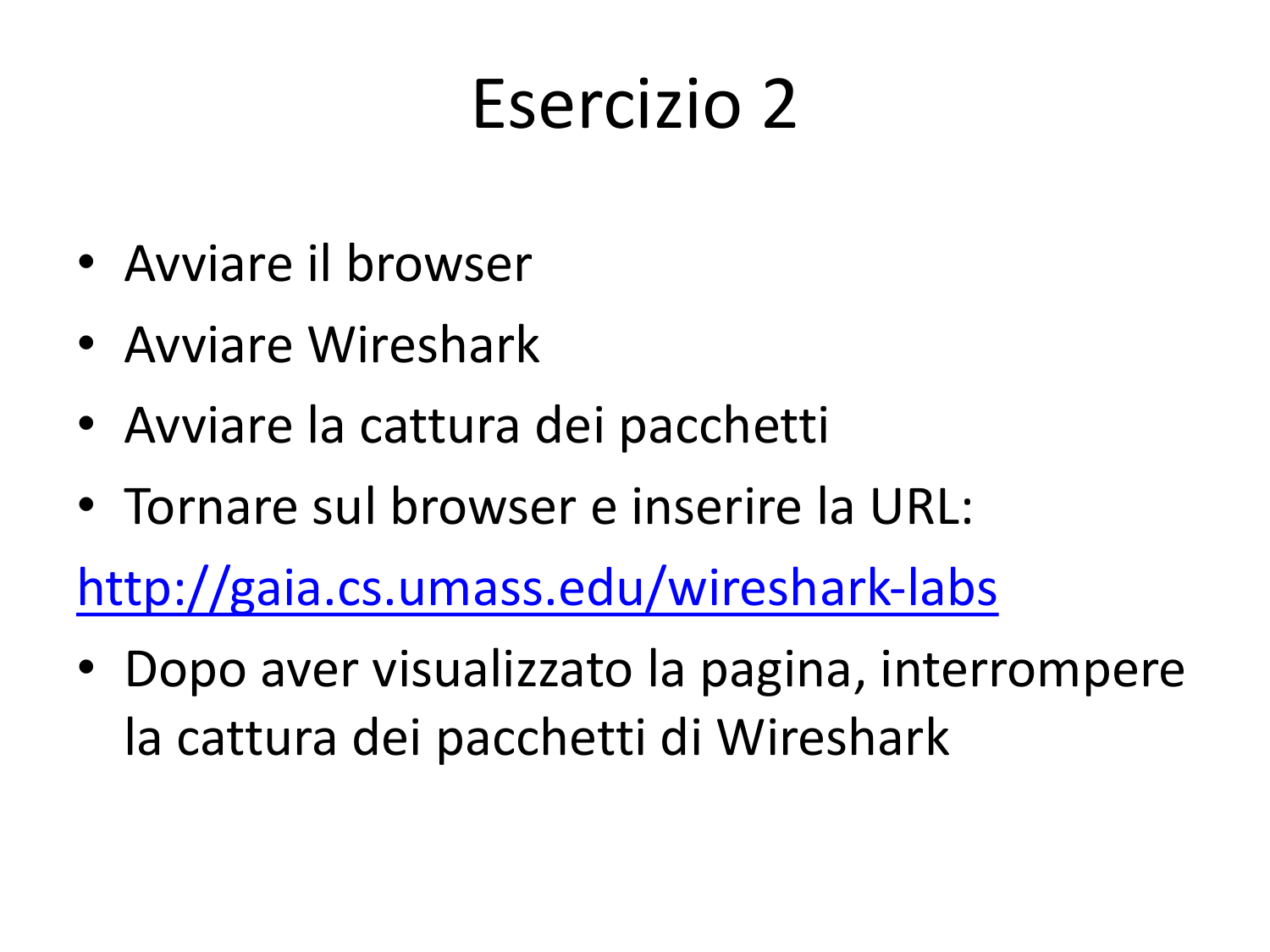## Esercizio 2: analisi del traffico

- Osservare la lista di pacchetti scambiati e quali protocolli sono stati utilizzati
	- DNS
	- HTTP
	- TCP
- Le due immagini vengono scaricate in seriale e parallelo?
- Si usano connessioni persistenti o non persistenti?
- Visitare una qualsiasi altra pagina contenenti immagini e verificare il risultati